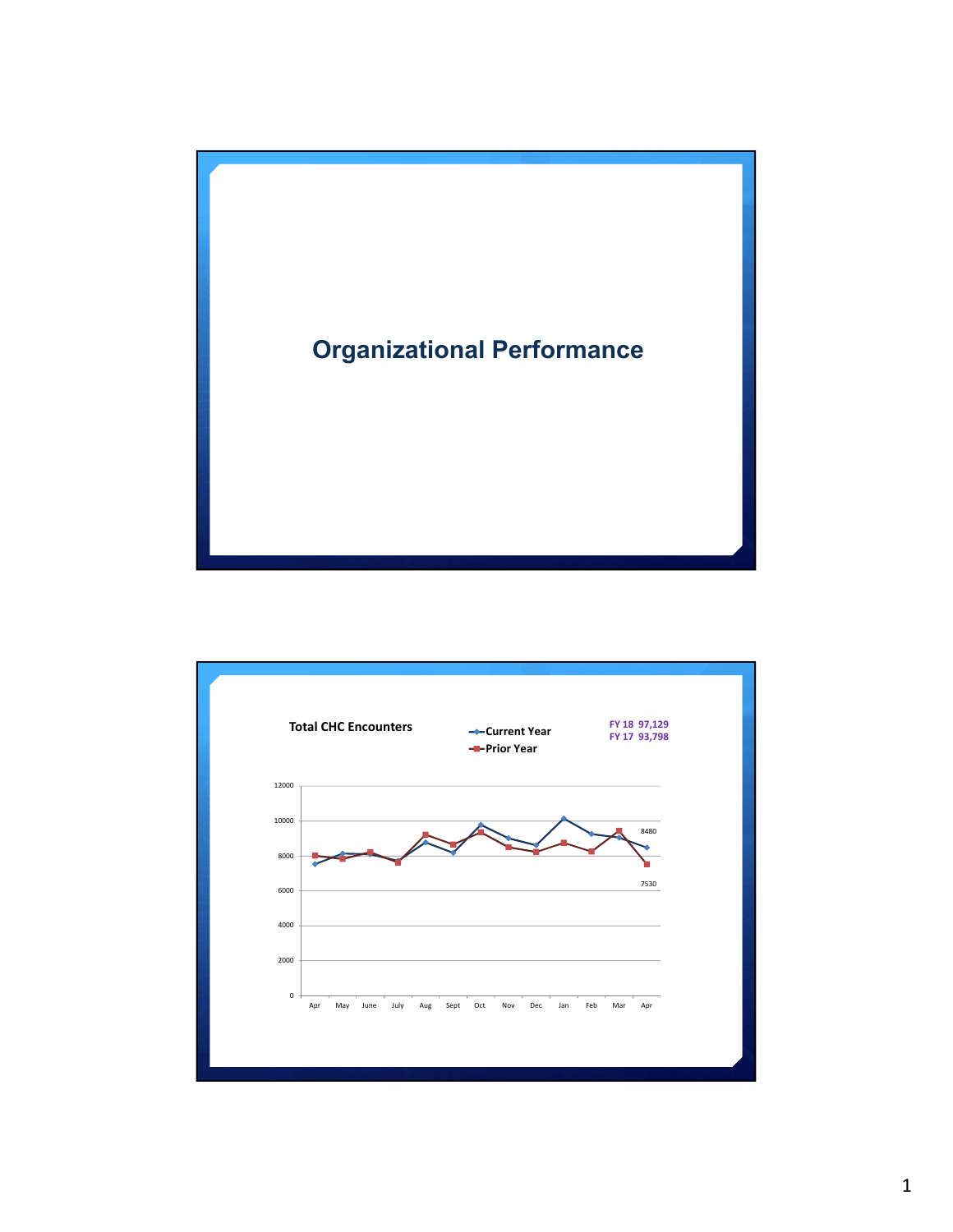

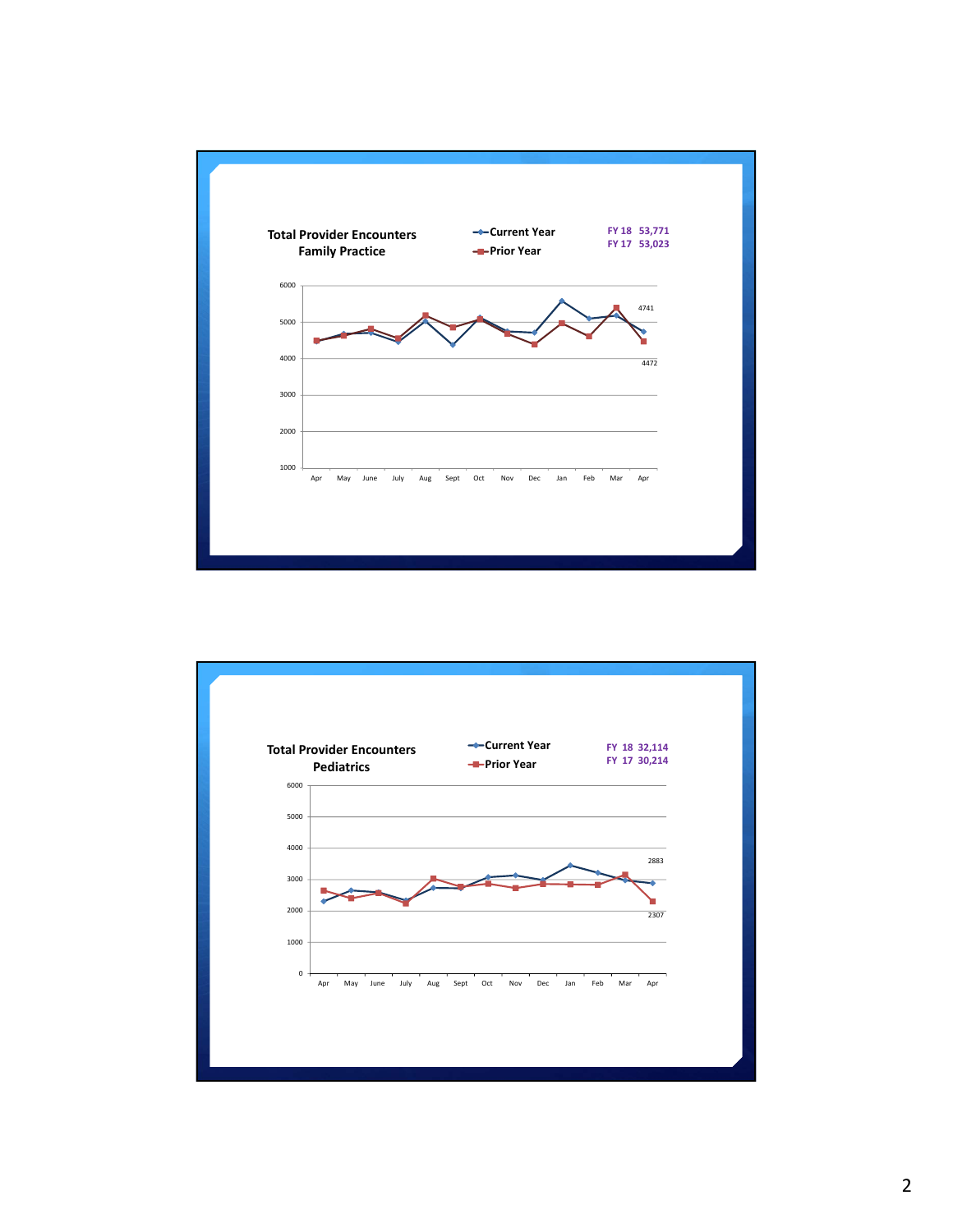

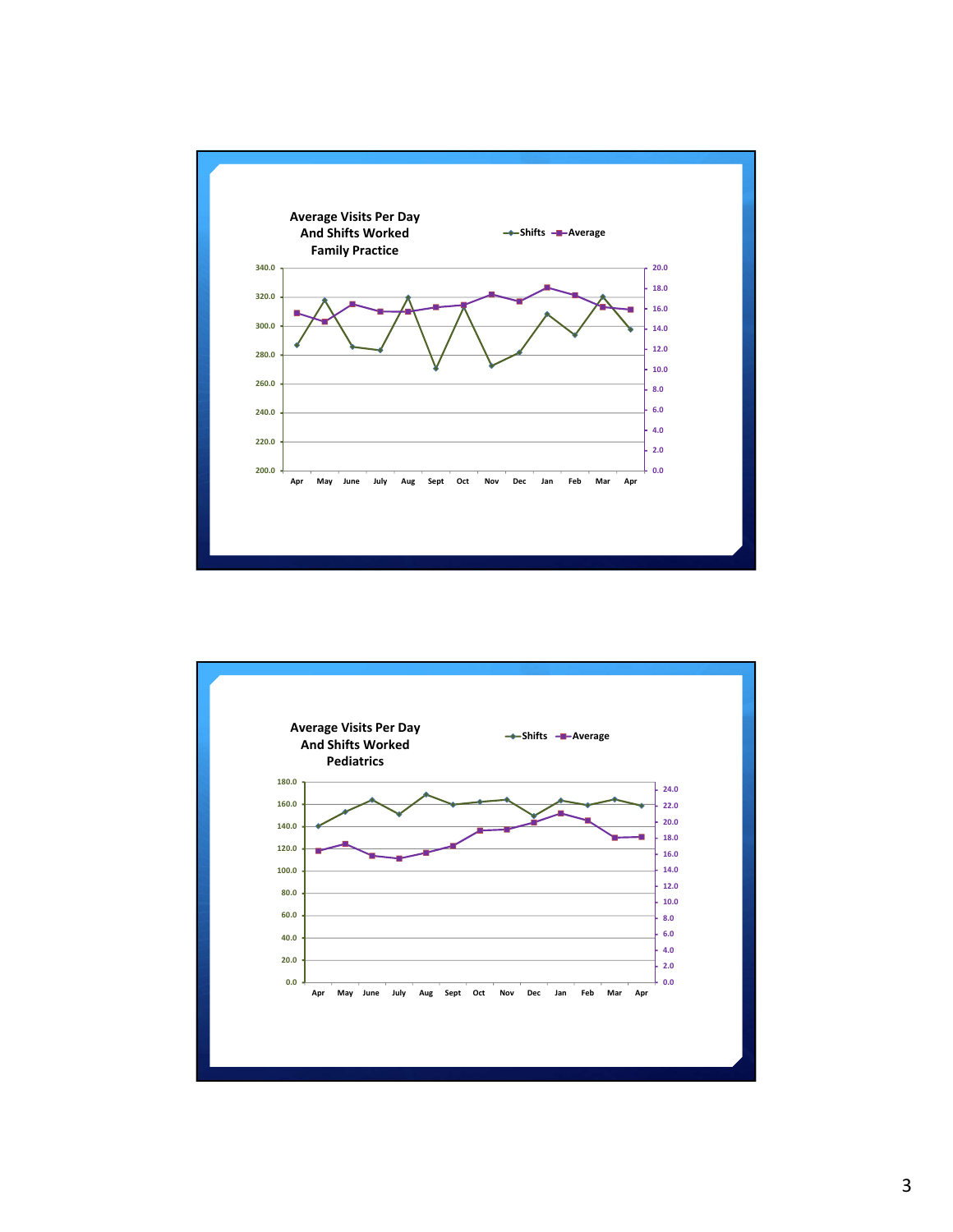

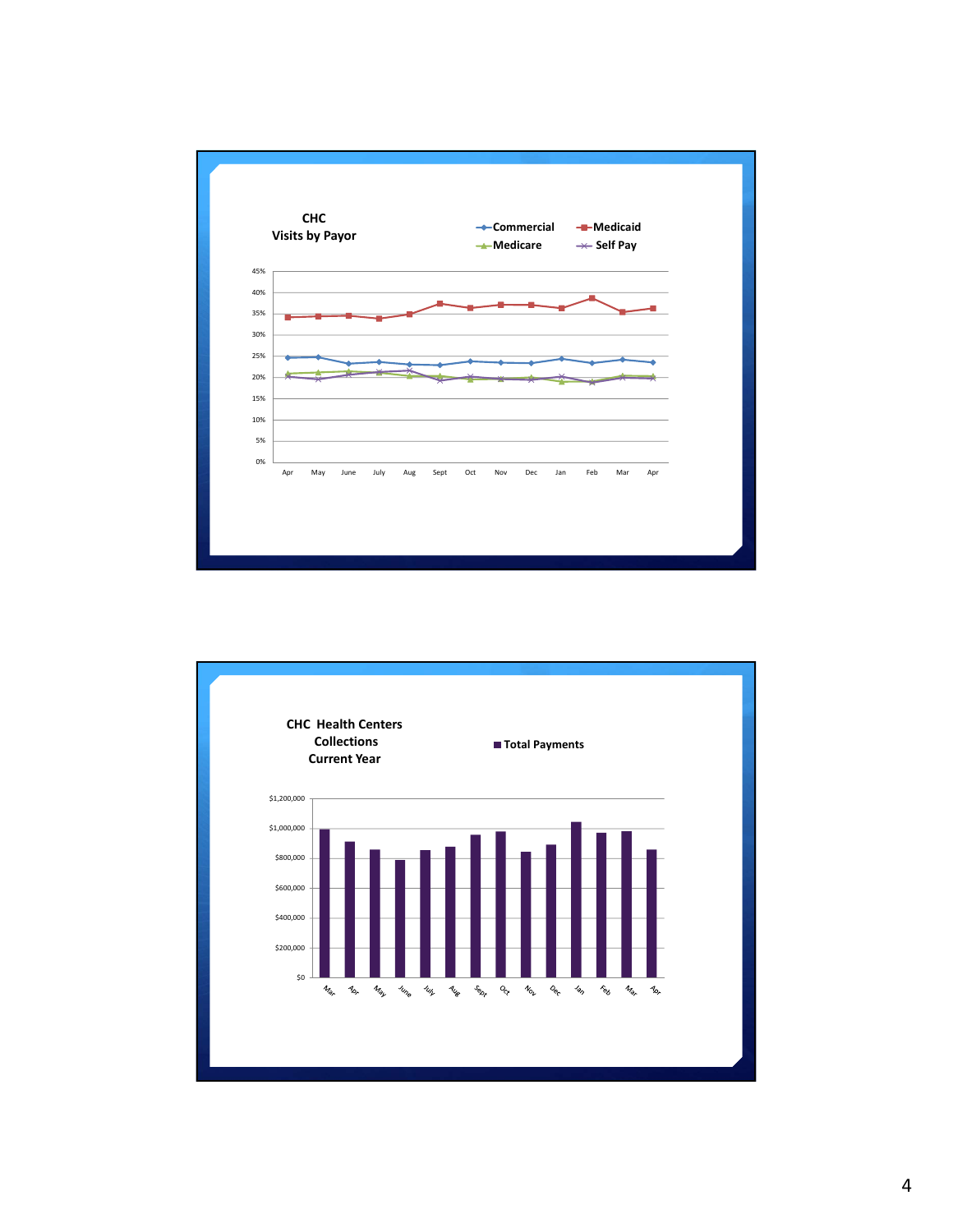

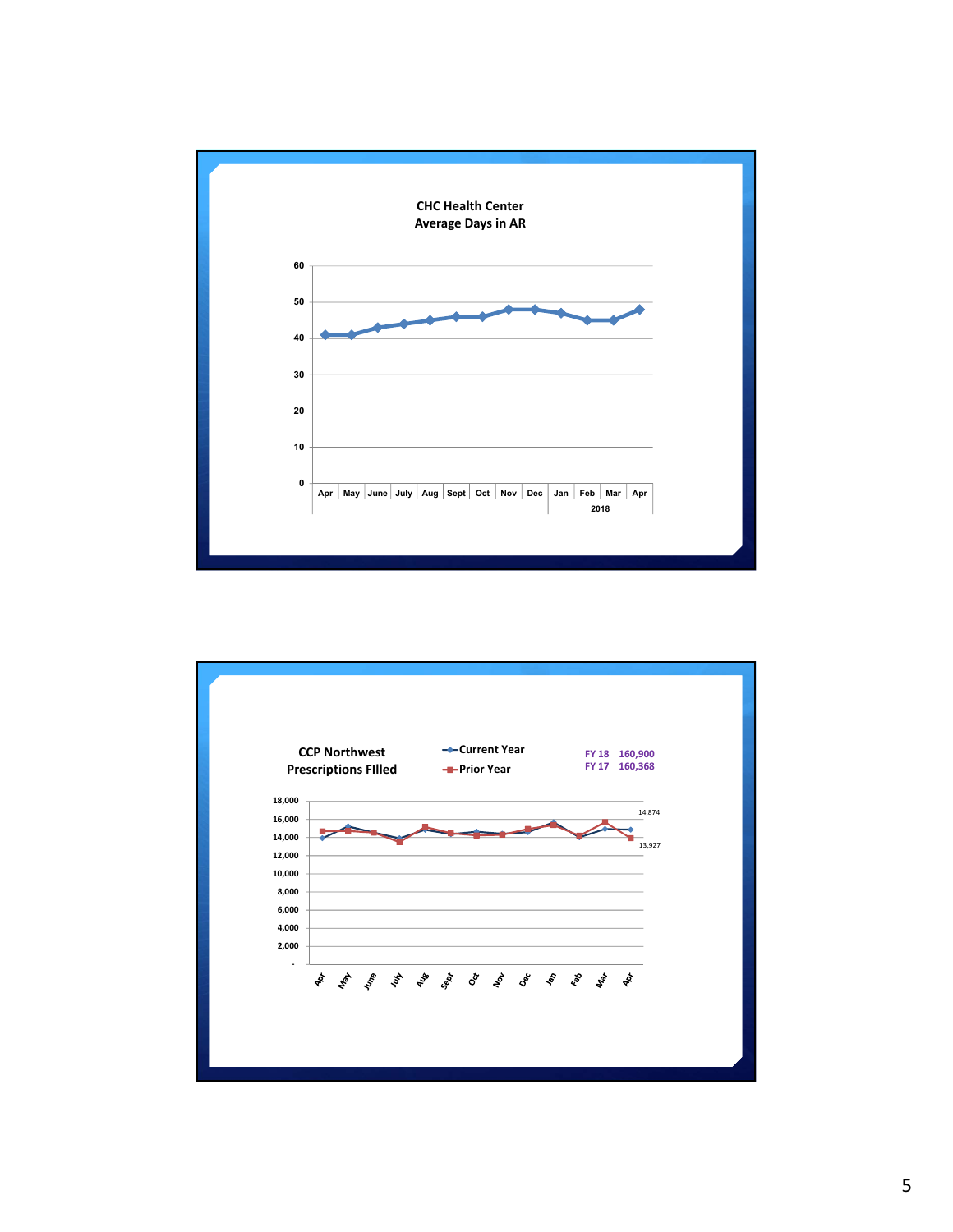

| <b>Carolina Health Centers</b><br><b>Profit and Loss Statement</b> |    | <b>Fiscal Year 2018</b> |    |               |                |
|--------------------------------------------------------------------|----|-------------------------|----|---------------|----------------|
|                                                                    |    | Apr 18                  |    | <b>Budget</b> | \$ Over Budget |
| Income                                                             |    |                         |    |               |                |
| 420000 · Grant Revenue                                             | \$ | 448,608                 | \$ | 424,563       | \$<br>24,045   |
| 430000 Pharmacy Retail Income                                      | \$ | 1,104,836               | \$ | 922,886       | \$<br>181,950  |
| 440100 Patient Care Billing System Rev                             | \$ | 1,068,679               | \$ | 789,178       | \$<br>279,501  |
| 440500 · Patient Care Revenue Other                                | \$ | 184,455                 | \$ | 20,000        | \$<br>164,455  |
| 460000 Other Income                                                | \$ | 28,987                  | \$ | 26,763        | \$<br>2,224    |
| <b>Total Income</b>                                                | \$ | 2,835,565               | \$ | 2,183,390     | \$<br>652,175  |
| Expense                                                            |    |                         |    |               |                |
| <b>Total Expense</b>                                               | S  | 2,560,676               | S  | 2,279,672     | \$<br>281,004  |
|                                                                    |    | 274,889                 | s  | (96, 282)     | \$<br>371,171  |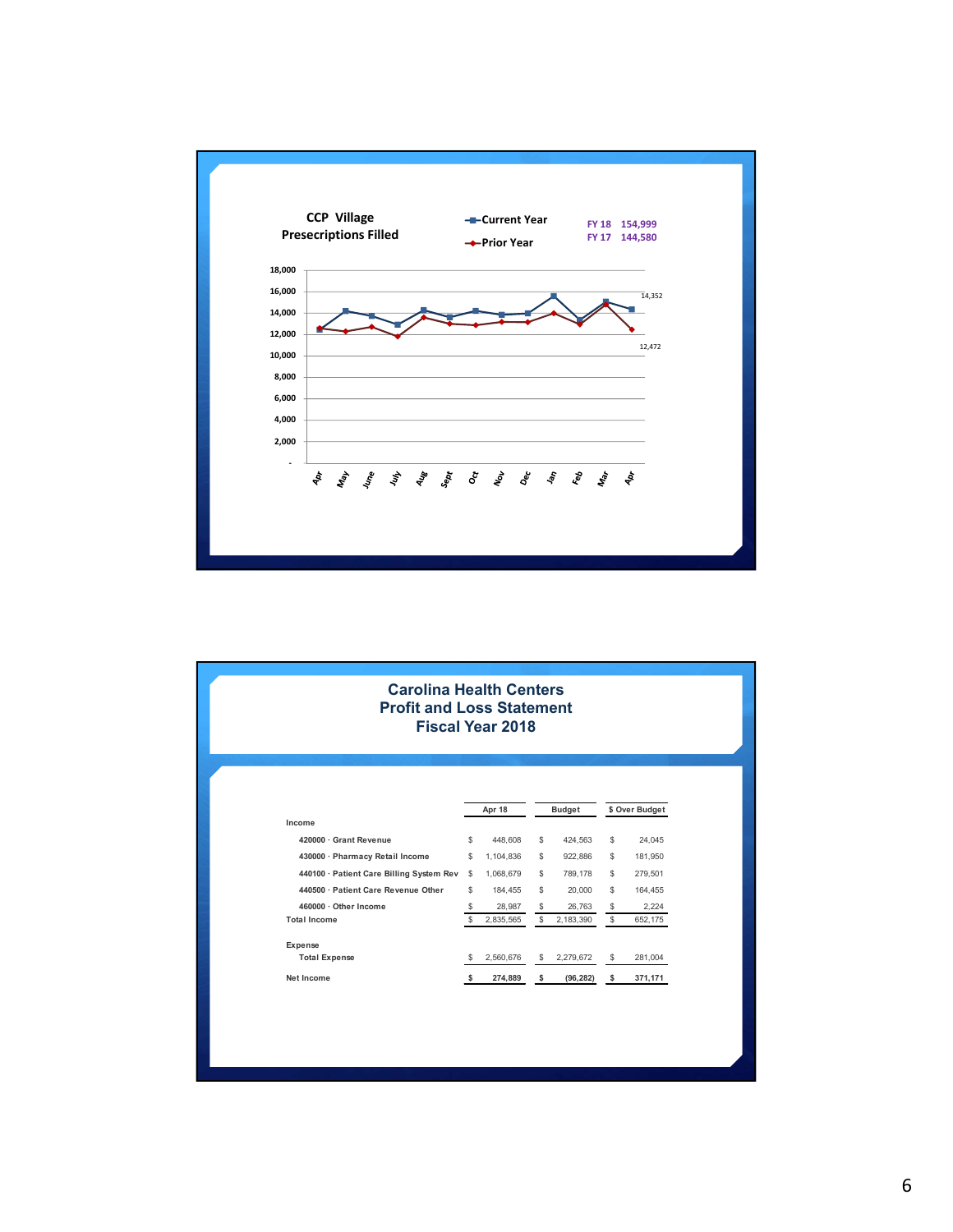## **Carolina Health Centers Profit and Loss Statement Fiscal Year 2018**

|                                             |    | Jun '17 - Apr 18 |    | <b>Budget</b> |    | \$ Over Budget |  |  |
|---------------------------------------------|----|------------------|----|---------------|----|----------------|--|--|
| Income                                      |    |                  |    |               |    |                |  |  |
| 420000 Grant Revenue                        | \$ | 5.272.805        | \$ | 5.095.083     | \$ | 177.722        |  |  |
| 430000 · Pharmacy Retail Income             | \$ | 11,650,262       | \$ | 11.040.007    | \$ | 610.255        |  |  |
| 440100 · Patient Care Billing System Rev \$ |    | 10.470.701       | \$ | 9.999.399     | \$ | 471.302        |  |  |
| 440500 · Patient Care Revenue Other         | \$ | 1.093.349        | \$ | 747.861       | \$ | 345.488        |  |  |
| 460000 · Other Income                       | \$ | 1,062,679        | \$ | 923,414       | \$ | 139,265        |  |  |
| <b>Total Income</b>                         | \$ | 29,549,796       | \$ | 27.805.764    | \$ | 1,744,032      |  |  |
| Expense                                     |    |                  |    |               |    |                |  |  |
| <b>Total Expense</b>                        | \$ | 28,556,231       | \$ | 27, 121, 784  | \$ | 1,434,447      |  |  |
| Net Income                                  |    | 993,565          | \$ | 683,980       | s  | 309,585        |  |  |

| <b>Carolina Health Centers</b><br><b>Balance Sheet</b><br><b>Fiscal Year 2018</b> |            |            |            |            |  |
|-----------------------------------------------------------------------------------|------------|------------|------------|------------|--|
|                                                                                   | Apr 30, 18 |            | Apr 30, 17 |            |  |
| <b>ASSETS</b>                                                                     |            |            |            |            |  |
| <b>Current Assets</b>                                                             |            |            |            |            |  |
| <b>Checking/Savings</b>                                                           | \$         | 3,133,410  | \$         | 3,034,582  |  |
| <b>Accounts Receivable</b>                                                        | \$         | 2,612,328  | \$         | 1,904,809  |  |
| <b>Other Current Assets</b>                                                       | \$         | 522,170    | \$         | 640,833    |  |
| <b>Total Current Assets</b>                                                       | \$         | 6,267,908  | \$         | 5,580,224  |  |
| <b>Fixed Assets</b>                                                               | \$         | 7,556,719  | \$         | 7,332,678  |  |
| <b>Other Assets</b>                                                               | \$         | 34,393     | \$         | 48,665     |  |
| <b>TOTAL ASSETS</b>                                                               | \$         | 13,859,020 | \$         | 12,961,567 |  |
| <b>LIABILITIES &amp; EQUITY</b>                                                   |            |            |            |            |  |
| Liabilities                                                                       |            |            |            |            |  |
| <b>Current Liabilities</b>                                                        |            |            |            |            |  |
| <b>Accounts Payable</b>                                                           | \$         | 359,350    | \$         | 247,823    |  |
| <b>Credit Cards</b>                                                               | \$         | 29,695     | \$         | 14,861     |  |
| Other Current Liabilities \$                                                      |            | 1,152,803  | \$         | 1,123,338  |  |
| <b>Total Current Liabilities</b>                                                  | \$         | 1,541,848  | \$         | 1,386,022  |  |
| <b>Long Term Liabilities</b>                                                      | \$         | 2,051,021  | \$         | 2,273,470  |  |
| <b>Total Liabilities</b>                                                          | \$         | 3,592,869  | \$         | 3,659,492  |  |
| Equity                                                                            | \$         | 10,266,152 | \$         | 9,302,076  |  |
| <b>TOTAL LIABILITIES &amp; EQUITY</b>                                             | -S         | 13,859,021 | s          | 12,961,568 |  |